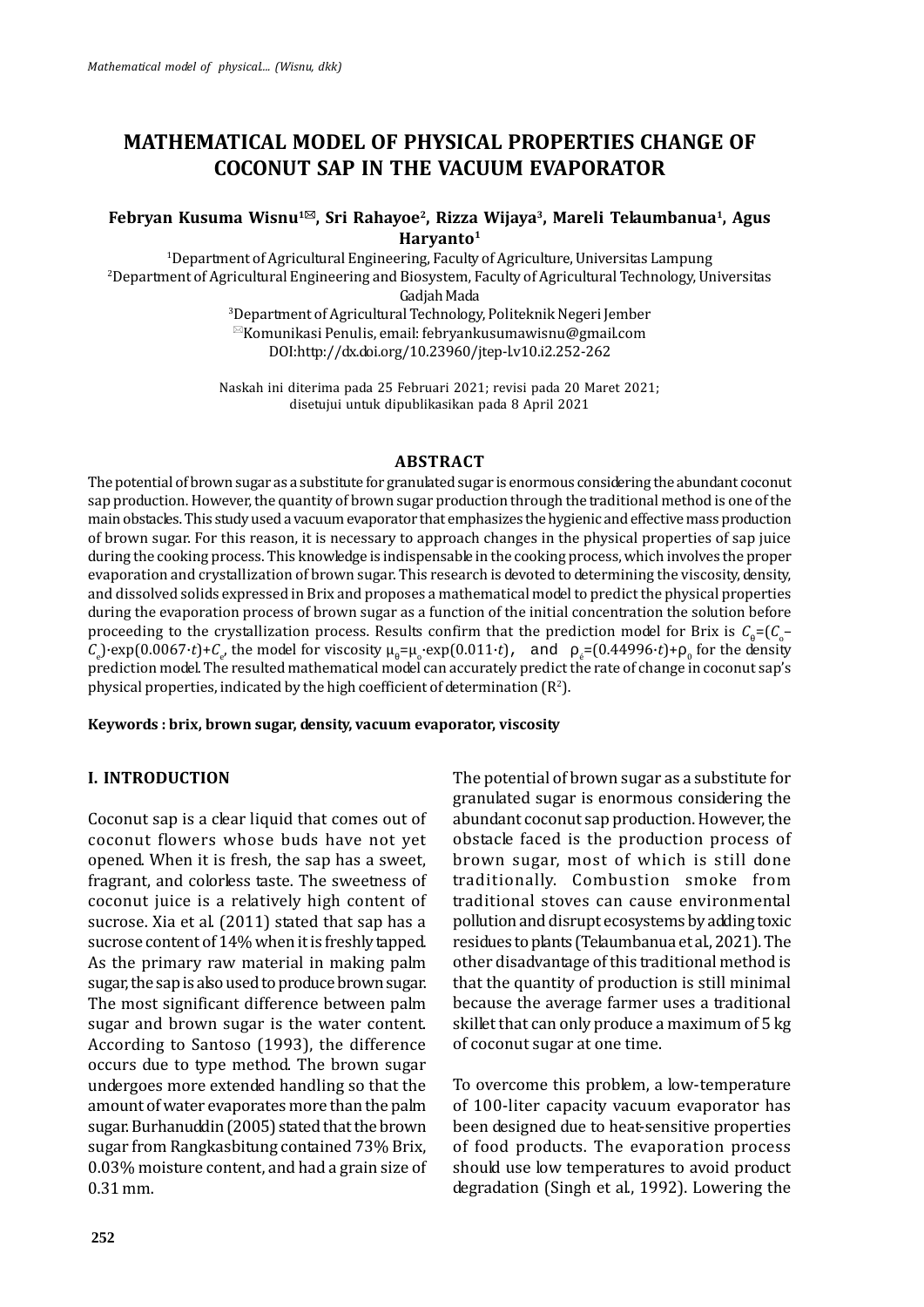boiling point of a solvent or liquid is done by reducing the pressure above the liquid's surface to be lower than the atmospheric pressure, or called a vacuum (Wirakartakusumah, 1989). According to Heldman (2012), the heating process of food at high temperatures during the evaporation process able to loss of taste and decreases the product quality. The evaporation process during brown sugar cooking, able to concentrate the diluted solution into more concentrated sugar. Afterward, the density and viscosity will be increase and affect to the liquid's physical properties (Geankoplis, 1995).

The coconut sap evaporation process carried out in this study used a low-temperature vacuum evaporator. This aims of evaporation processes in order to maintain the food quality and increase the production quantity in one cycle (Hariono et al., 2018). Initially, an approach is made to changes in materials' physical properties during the cooking process. This knowledge is indispensable in the cooking process, which involves the proper evaporation of coconut sap. Mathematical predictions of food products can be made using the Artificial Neural Network model (Haryanto et al., 2020), the theoretical approach to kinetics, and Newton's Cooling Law's analogy.

This research is devoted to determining the viscosity, density, and dissolved solids expressed in Brix. Based on these results, a mathematical model is then compiled to predict the brown sugar evaporation process's physical properties as a function of the initial concentration of the

solution before proceeding to the crystallization process.

### **II. MATERIALS AND METHODS**

### **2.1. Vacuum Evaporator**

The equipment used in this study was a sugar processing unit consisting of a boiler and an evaporator (Figure 1). The resulted hot steam comes from the boiler by utilizing the boiler water boiling process.

The dimensions of this evaporator are as follows, the length of the coil is 20 meters with several ten coils, each coil is 3 cm apart, and the coil diameter is 4 cm. Meanwhile, the evaporator's height, which consists of tubes and cones, is 90 cm and 12 cm, respectively, so the evaporator's overall size is 112 cm. Besides that, this evaporator has a diameter of 50 cm. This evaporator consists of several operating functions: a heat exchanger device, a condenser, and a vacuum generator.

### **2.2. Data Collection Procedure**

The material used in this study was fresh coconut sap with a volume of 100 liters for three replications. Both coconut sap and palm sugar juice are directly to ferment. This fermentation occurs due to the invertase enzyme activity, which is produced by microbes that contaminate the sap and palm sugar juice. These microbes include Saccharomyces cerevisiae, able to conduct the hydrolysis of sucrose and reduce the sugar concentration (Marsigit, 2005).



Figure 1. Boiler (Left) and Brown Sugar Processing Devices (Right)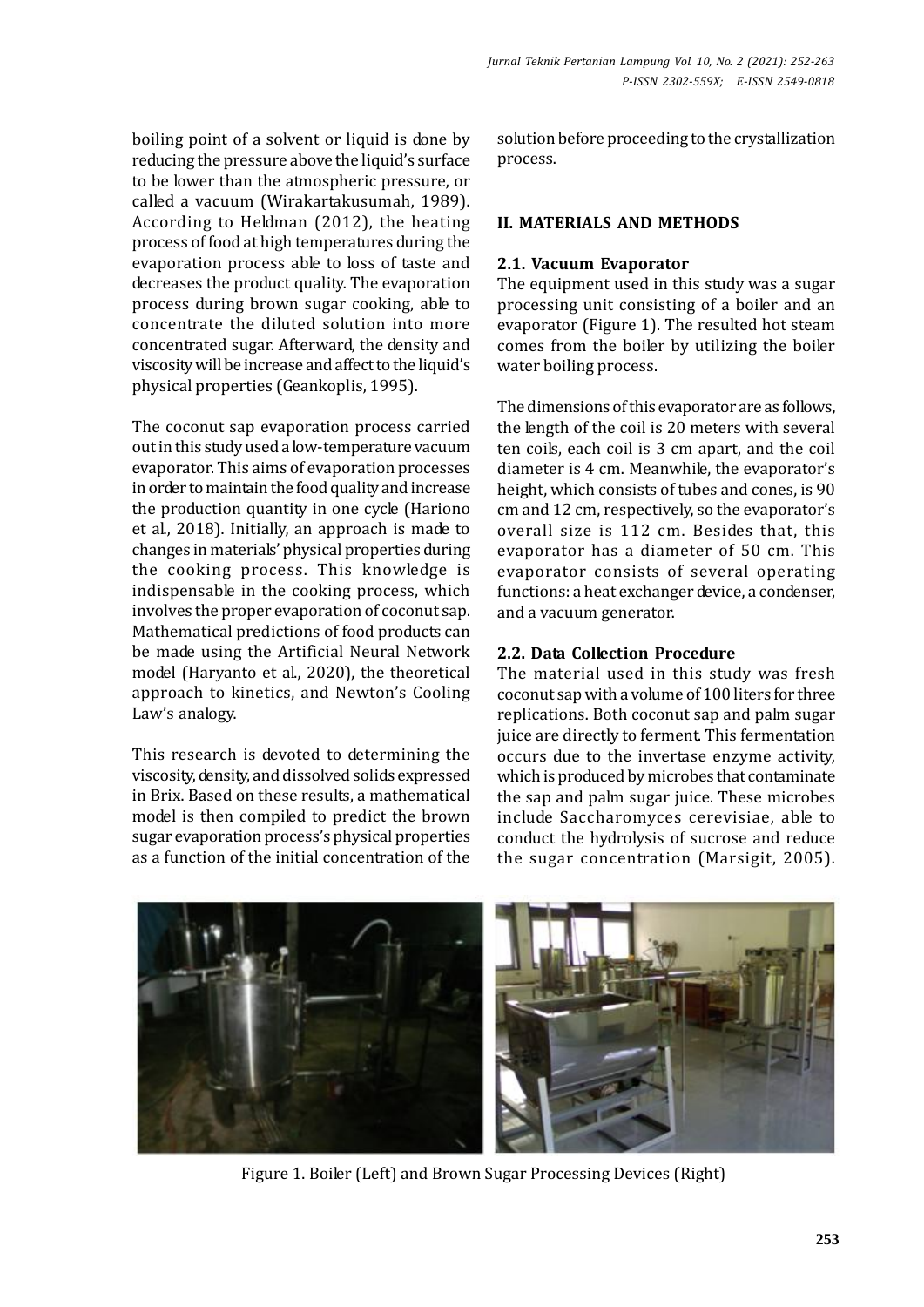Meanwhile, according to Hamzah and Hazbullah (1997), the sucrose content will decrease rapidly in the fermentation. This change is followed by reduced pH due to an increase in acid content, namely acetic acid, lactic acid, and tartaric acid. Therefore, data collection is carried out immediately after the sap is taken from the farmers.

In this study, the evaporation process was carried out at a temperature of  $140^{\circ}$ C and a pressure of 2 atm. When the evaporator's cooking process occurs, the material's initial temperature is measured, and the pressure and temperature of the heater are recorded by looking at the indicator installed on the boiler. The Brix content of the material was measured from t=0 using a refractometer. For measurement of Brix levels, it is carried out every 15 minutes since the initial minute. After reaching 180 minutes, the Brix measurement is carried out every 10 minutes until the time specified. Measurements are made by taking a sample of material from the evaporator output pipe of approximately 0,3 ml of the solution to the refractometer sensor.

The same measurement is applied to the viscosity and density of the sap juice. The sampling time is uniform so that the heat and pressure lost when the sample output valve is opened is not too large. Sampling as much as 440 ml and poured into a transparent cup. Then successively measured and recorded the viscosity and density of each time.

### **2.3. Data Analysis**

#### **2.3.1. Brix**

Brix data during evaporation is plotted into a graph where the cooking time is the x-axis, and the Brix (*C* ) is the y-axis. While the *Ce* equilibrium Brix is determined by the results of the highest observed degree of Brix measured. Meanwhile, the constant change rate of Brix  $(k<sub>n</sub>)$ of the observations is determined using a graph<br>between  $\ln\{(C_0 - C_1)/(C_0 - C_1)\}\$  vs. This between  $\ln\{(C_{\theta} - C_{\theta})/(C_{\theta} - C_{\theta})\}$  vs. This analysis is determined based on the analogy of Newton's Cooling Law, which is begun from Eq. (1) or Eq. (2):

$$
\frac{dC}{d\theta} = -k_c (C - C_e)
$$
 (1) is the

$$
\frac{dC}{(C - C_{\epsilon})} = -k_{\epsilon}.d\theta\tag{2}
$$

After integration at initial Brix  $C_0$  to equilibrium Brix  $C_e$  and cooking time from 0 to  $\theta$ , we will have Eq. (3) or Eq. (4):

$$
\ln\left(\frac{C_{\theta} - C_{\epsilon}}{C_0 - C_{\epsilon}}\right) = -k_c \cdot \theta
$$
 (3)

$$
\frac{C_{\theta} - C_{\epsilon}}{C_0 - C_{\epsilon}} = e^{-k_{\epsilon}.\theta} \tag{4}
$$

where *C* is the Brix at  $(\%)$ ,  $C_{0}$  is the initial Brix (%),  $C_e$  is the equilibrium Brix (%),  $k_c$  is the constant change rate of Brix, and is the cooking time in minutes.

#### **2.3.2. Viscosity**

The viscosity data obtained from the measurement results are presented in a graph of the relationship between cooking time viscosity  $\mu$ . Meanwhile, the constant change rate of viscosity  $k_{_\mu}$  is determined by plotting the relationship between  $ln(\mu / \mu_0)$  and cooking time

for each replication. Next, the predicted  $k<sub>n</sub>$ value is substituted into the equation, so that the predictive viscosity  $(\mu)$  is obtained. The graph of the change in viscosity from the observations obtained is exponential, so the viscosity of coconut sap during evaporation is determined using the first-order kinetics theory formula  $(n = 1)$ , as follows:

$$
\frac{d\mu}{d\theta} = -k_{\mu} \mu^{n} \tag{5}
$$

For  $n = 1$  we can rearrange Eq. (x) to be:

$$
\frac{d\mu}{\mu} = -k_{\mu} d\theta \tag{6}
$$

After integrating at  $\mu_0$  to  $\mu_0$  for the left side and  $\theta$  = 0 to  $\theta$  =  $\theta$  for the right side we can show that viscosity can be presented as in Eq. (7) or Eq. (8):

$$
\ln \frac{\mu_{\theta}}{\mu_{0}} = -k_{\mu}.\theta \tag{7}
$$

$$
\frac{\mu_{\theta}}{\mu_0} = e^{-k_{\mu}.\theta} \tag{8}
$$

where  $\mu$  is the viscosity at a certain (mPa.s),  $\mu_0$  is the initial viscosity (mPa.s),  $k_\mu$ is the constant change of viscosity, while the cooking time in minutes.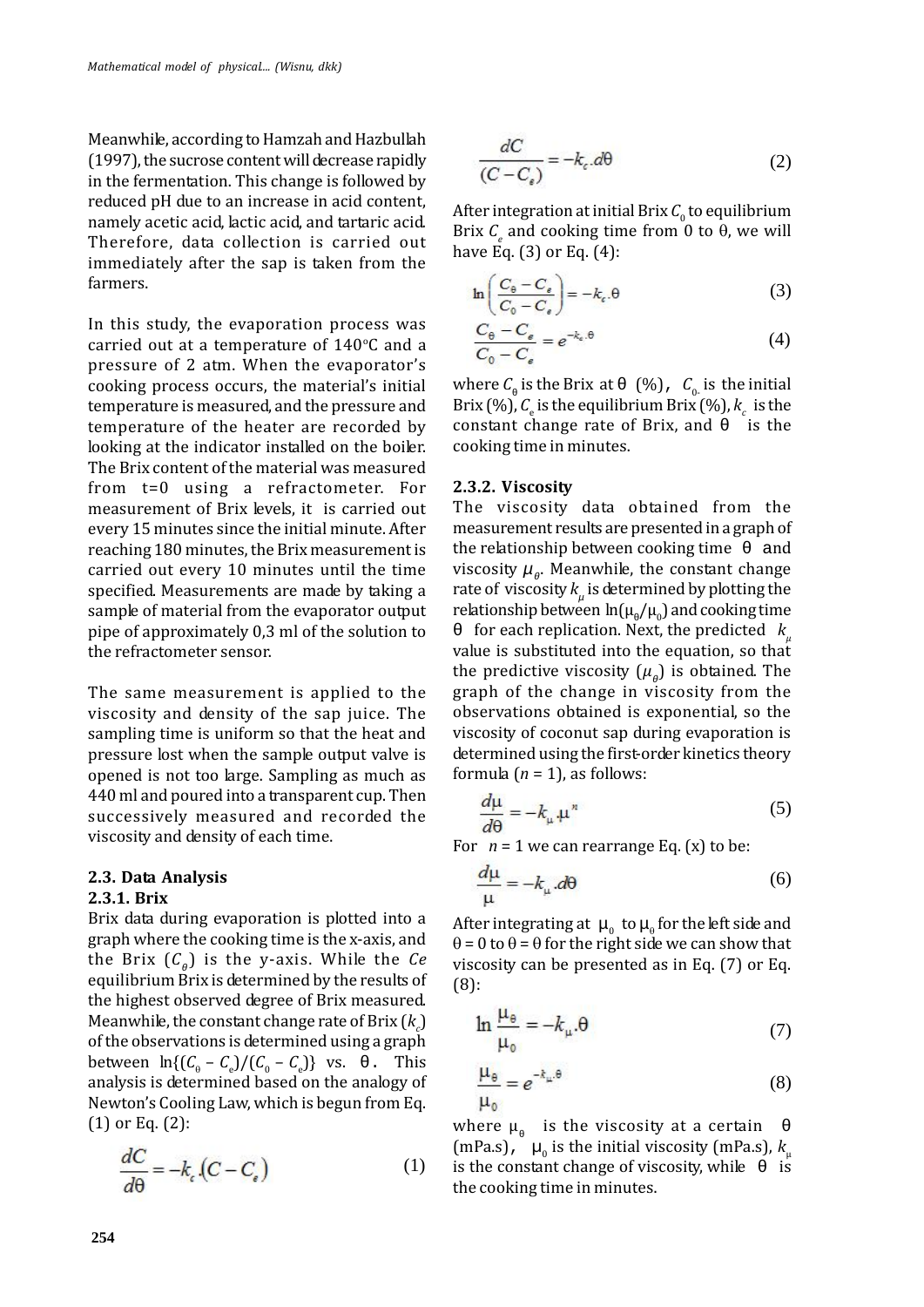### **2.3.3. Density**

The density measurement data obtained during cooking is also presented in a graph of the relationship between cooking time and density . At the same time, the constant change rate of density *k* is determined by the graph of

the relationship between  $\rho_{\theta} - \rho_0$  and cooking

time for each replication. The graph of the change in density observed in this study has a linear trend, so the density of coconut juice during evaporation is determined using the formula for the theory of zero-order kinetics (*n*  $= 0$ ), as follows:

$$
\frac{d\rho}{d\theta} = -k_{\rho} \cdot \rho^n \tag{9}
$$

For  $n = 0$  we can rearrange Eq. (9) into:

$$
d\rho = -k_{\text{o}}.d\theta \tag{10}
$$

Following integration at  $\int_0^{\pi}$  to and cooking<br>time 0 to we will end with Eq. (11): we will end with Eq.  $(11)$ :

$$
\rho_{\theta} - \rho_0 = -k_{\rho} \theta \tag{11}
$$

where is the density at a certain  $\left(\frac{kg}{m^3}\right)$ ,

change rate of density, while is the cooking evap  $_0$  is the initial density (kg/m<sup>3</sup>), *k* is the constant hange rate of density, while is the cooking time in minutes.

### **III. RESULT AND DISCUSSION**

### **3.1. Brix During Process**

#### **3.1.1. Effect of time changes on Brix**

In preliminary studies, the Brix changes were observed from the start of the intake until the evaporation process was complete. This aims to determine the initial Brix and evaporation time needed to reach a certain Brix. This reference is still used in the primary research so that the evaporation results can be maximized and then proceed to the crystallization process. Table 1 shows the initial Brix of sap's measurement results for each replication.

When the evaporation process occurs, the sap juice receives heat from the coil, fed by hot steam from the boiler. The occurrence of evaporation can indicate the increase in Brix. The boiling point of the solute, which is higher than the solvent, causes the sap's thickening due to the evaporation of most of the solvent, in this case, water. The thickened juice will cause the solution's concentration to increase so the number of dissolved solids will also increase. The rate of change of the Brix is shown in Figure 2. The evaporation process ends when the total dissolved solids in the sap are between 41-48%. If this value has been reached, the solution can be continued to the next process, crystallization.

#### **3.1.2. The Brix Change Rate**

The Brix change rate can be interpreted as the increasing Brix of the juice per unit time due to heating. The constant rate of change Brix  $(k<sub>n</sub>)$ states the velocity of the water's mass leaving the sap juice. The constant of Brix changing rate in the sap juice was analyzed using the highest Brix obtained in replication 3, that is  $C_e = 46.6$ . Brix equilibrium is a condition where there is no mass transfer of water both to and from the evaporator's air. Furthermore, the constant of Brix changing rate is determined through a graph of the coagulation time relationship () to  $ln\{(C - C_e)/(C_o - C_e)\}$  as shown in Figure 3.

Based on Figure 3, the constant of Brix changing rate for replication 3 is  $0.0054$  min<sup>-1</sup> (Table 2). Then the observed Brix's constant change rate is substituted for equation 1 so that the predicted Brix is obtained, which is from now on referred to as the Brix prediction based on the constant of observed Brix changing rate.

#### **3.1.3. The Brix Prediction**

Based on the constant change rate of the observed Brix shown in Table 2, the Brix prediction can be determined by substituting

|  |  |  |  |  | Table 1. The Initial Brix Content of the Sap |  |  |
|--|--|--|--|--|----------------------------------------------|--|--|
|--|--|--|--|--|----------------------------------------------|--|--|

|             | Reps | Brix $(\% )$ |
|-------------|------|--------------|
|             |      | 20,1         |
| Coconut sap |      | 20,3         |
|             |      | 1 Q Q        |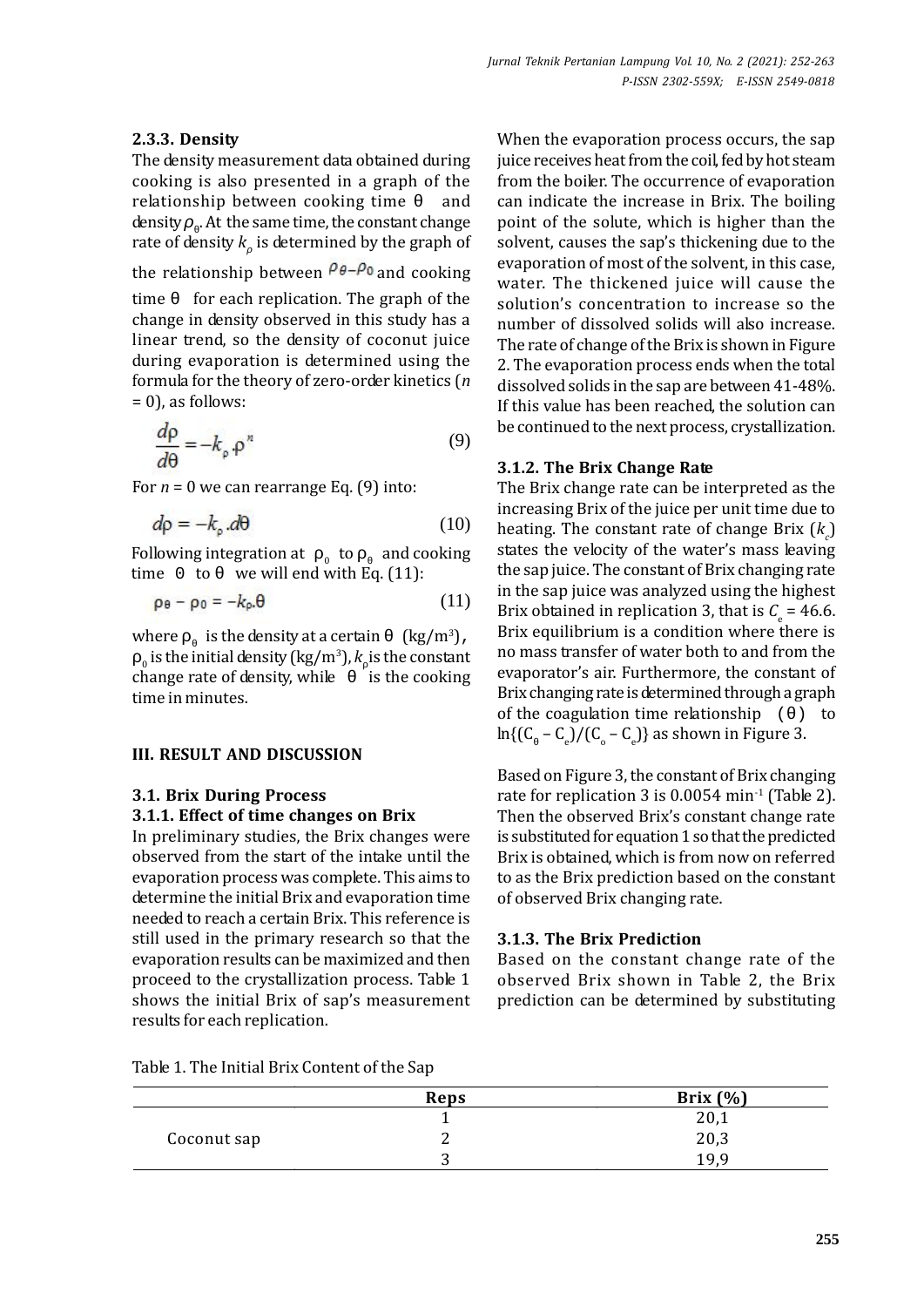

Figure 2. Brix Changes During Time at 140°C and 2 atm



Figure 3. Graph of Coagulation Time( )Versus ln{(C – C<sub>e</sub>)/(C<sub>o</sub> – C<sub>e</sub>)} Coconut Sap Juice (Replication 3)

| Table 2. The Constant Observed Brix Changing Rate at 140°C and 2 atm |  |
|----------------------------------------------------------------------|--|
|----------------------------------------------------------------------|--|

|             | Reps |        | Observed $k$ (min <sup>1</sup> ) |  |
|-------------|------|--------|----------------------------------|--|
|             |      |        | Average                          |  |
|             |      | 0.0059 |                                  |  |
| Coconut sap | ∽    | 0.0089 | 0.0067                           |  |
|             | n    | 0.0054 |                                  |  |

these values into the equation of Brix prediction  $(C)$   $(\%)$ , as follows:

$$
C_{\theta} = \{ (C_0 - C_e).e^{(0.0067. t)} \} + C_e \qquad (12) \qquad \text{m}^0
$$

Furthermore, the measured (observed) Brix is compared with the Brix prediction through time, as shown in Figure 4a.

The figure shows that the predicted changes in the Brix are not much different from the changes in the measured Brix (observed). Meanwhile, Figure 4 shows the comparison between the observed Brix and the predicted Brix where the points formed are adjacent to the linear line equation  $y = mx$ . This indicates that the change in the predicted Brix is not significantly different from the change in the measured Brix from the measurement (observation) where the predicted Brix is calculated using a constant change rate for the observed Brix. The following table is gradients and the coefficient of determination  $(R^2)$  for each replication.

Table 3 shows that the line equation's gradient value for the 100-liter sap juice varies from 0.9505 to 0.9743. The line equation's gradient value formed between the observed Brix and the predicted Brix shows that the difference between the measured (observed) Brix and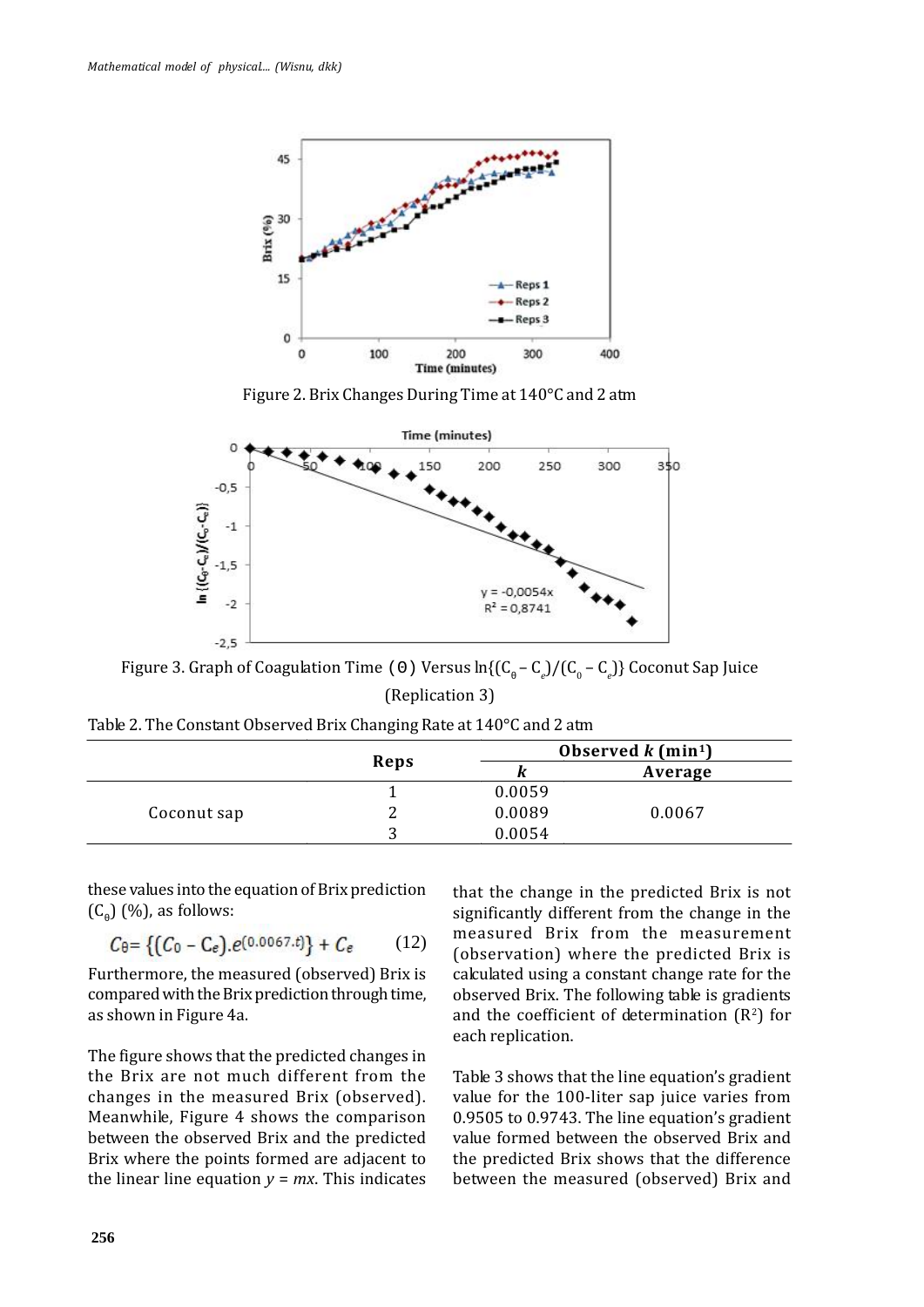calculated (predicted) Brix is very small. The  $R^2$ value that close to 1 also indicated that the predicted Brix's values and the observed Brix are almost linear, as shown in Figure 4b.

### **3.2. Viscosity During Process**

**3.2.1. Effect of Time Changes On Viscosity**

Measuring coconut sap's viscosity in this study using a Viskotester VT-03F, which has limited ability to measure high viscosity materials but thickens using an evaporator, viscosity measurement can still be done optimally because the viscosity limit of the material is still low. Based on the measurement results, the change in the sap juice's viscosity during thickening can be seen in the Figure 5. The figure shows that the solution's viscosity increases with time and shows a difference in the change in viscosity for each test. This viscosity data collection follows the thickening time of the Brix. If the Brix has reached a predetermined value, then the viscosity data collection is also stopped. Differences in the sap's quality caused the difference in the increase in viscosity between replicates.

### **3.2.2. The Viscosity Change Rate**

As the change rate of Brix, the viscosity change rate during thickening is also defined as increasing the viscosity of the material per unit time due to heating. The constant change rate in viscosity  $(k_{\shortparallel})$  expresses the rate at which water mass leaves the material during heating which causes the viscosity of the solution to increase

Table 3. Gradient (*m*) and R<sup>2</sup> Values Between Predicted Brix and Observed Brix

|             | Reps   | m      | R <sup>2</sup> |
|-------------|--------|--------|----------------|
|             |        | 0.9743 | 0.9499         |
| Coconut sap | ∸      | 0.9505 | 0.8501         |
|             | ◠<br>ັ | 0.9610 | 0.8890         |



Figure 4. (a) Changes of the Observed Brix and Predicted Brix Versus Time and (b) Comparison Between Predicted Brix and Observed Brix



Figure 5. Viscosity Changes During Time at 140°C and 2 atm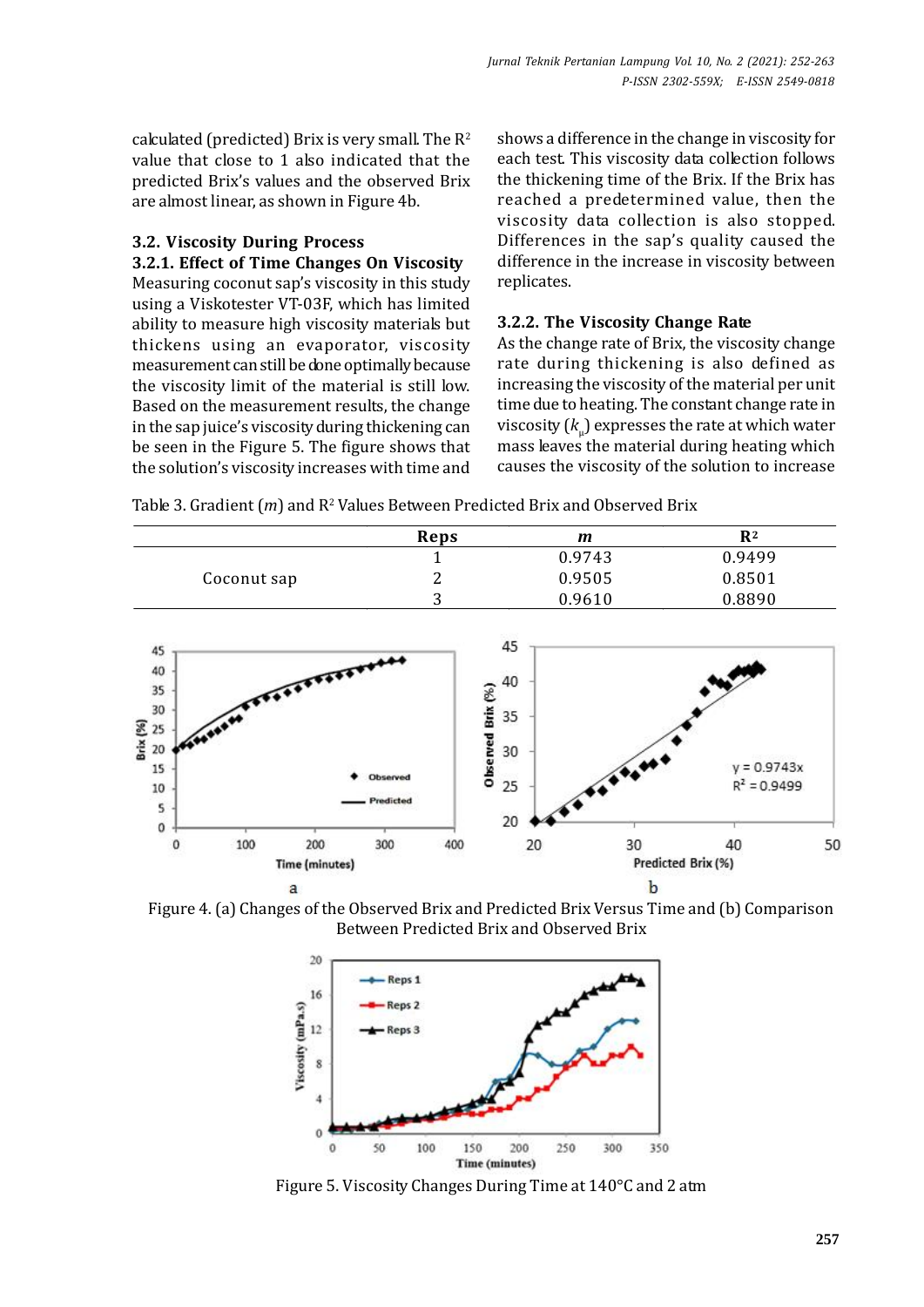with time. The constant change rate in viscosity  $(k_{\perp})$  is determined by Eq. (7) by plotting a graph of the relationship between coagulation time  $( )$ to  $\ln\{(\mu)/(\mu_0)\}\$ , as shown in Figure 6.

The equation of the line in the figure shows that the constant of rate change in viscosity is 0.0099 min-1. Furthermore, the constant of rate change in viscosity is called the constant of observed viscosity changing rate, presented in Table 4.

The constant of observed viscosity changing rate is then substituted for equation 2 so that the predictive viscosity equation is obtained, as shown by the following equation.

$$
\mu_{\theta} = \mu_0 \cdot \exp(0.011.t)
$$
 (13)

### **3.2.3. The Viscosity Prediction**

Based on Equation 5, the predictive viscosity for the solution during the evaporation process can be determined, which is then carried out by plotting the measured (observed) viscosity with the predicted viscosity, as shown in Figure 7. Figure 7 shows that the predicted viscosity is almost close to the observed viscosity, but this only happens when the sap's viscosity has not experienced a sufficiently large increase in viscosity. Meanwhile, when the observed viscosity reaches a high increase, the predicted viscosity is far from the observed viscosity.

Meanwhile, Figure 8 shows the comparison between the predicted viscosity of the measured viscosity, based on the coefficient of determination  $(R^2)$  almost close to 1 for the sap juice, namely 0.7042-0.8674. This shows that the points formed between the measured (observed) viscosity and calculated (predicted) results are almost adjacent to the linear line.

### **3.3. Density During Process**

### **3.3.1. Effect of Time Changes on Density**

In this study, measurements of the sap juice's density were also carried out using plates



Figure 6. Graph of Coagulation Time () Versus ln { ( $\mu$ ) /( $\mu$ )} Coconut Sap Juice (Replication 2)

| Table 4. The Constant of Observed Viscosity Changing Rate at 140°C and 2 atm |  |
|------------------------------------------------------------------------------|--|
|------------------------------------------------------------------------------|--|

|             | Reps | Observed $k_{\mu}$<br>$(min-1)$ | Average<br>$(min^{-1})$ |
|-------------|------|---------------------------------|-------------------------|
|             |      | 0.014                           |                         |
| Coconut Sap | ▵    | 0.010                           | 0.011                   |
|             |      | 0.010                           |                         |

| Table 5. Gradient $(m)$ and $\mathbb{R}^2$ Values Between Predicted Viscosity and Observed Viscosity |
|------------------------------------------------------------------------------------------------------|
|------------------------------------------------------------------------------------------------------|

|             | Reps | m     | $R^2$  |
|-------------|------|-------|--------|
|             |      | 0.014 | 0.7042 |
| Coconut sap | ⊷    | 0.010 | 0.8967 |
|             |      | 0.010 | 0.8674 |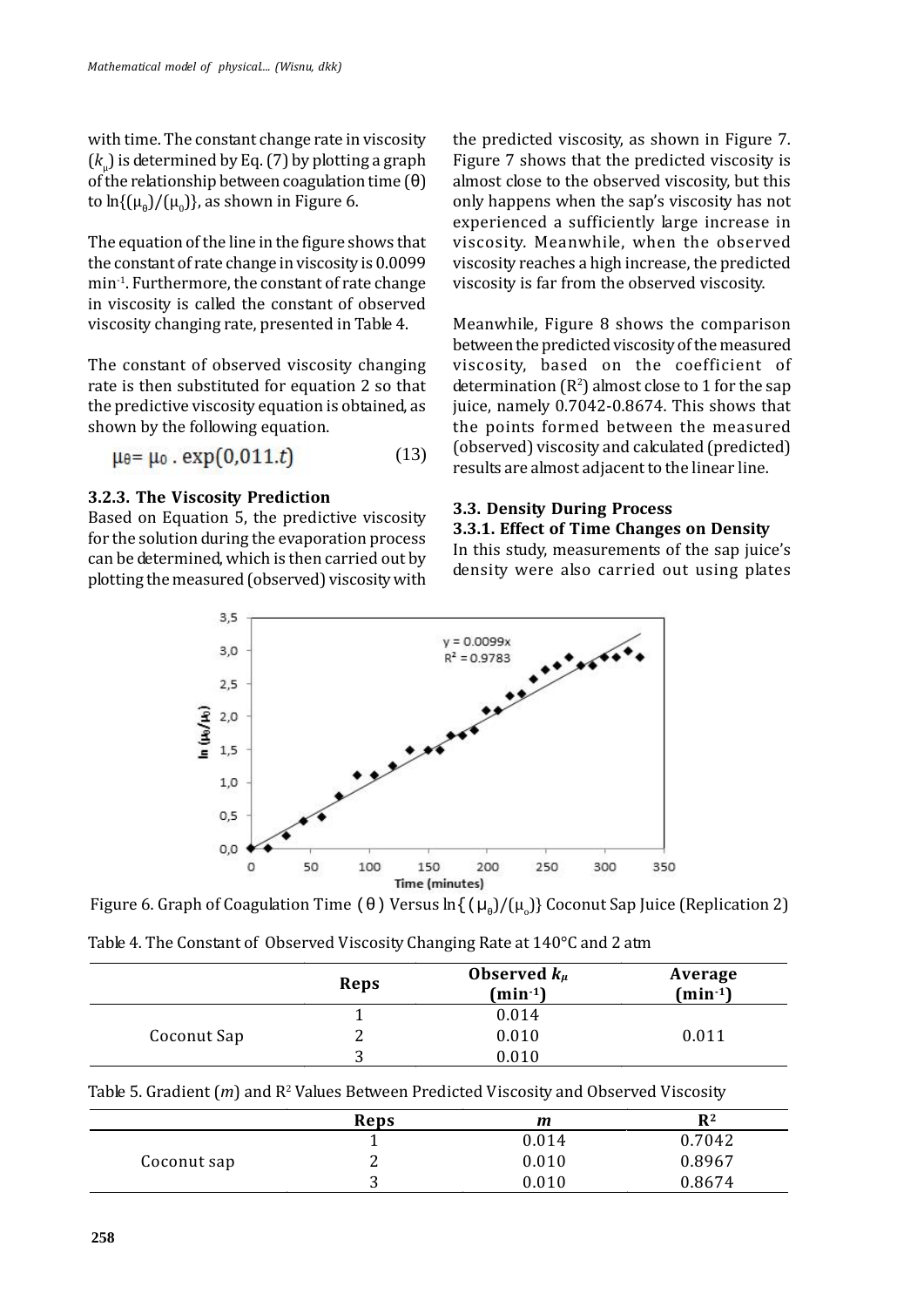

Figure 7. Changes of The Observed Viscosity and Predicted Viscosity Versus Time



Figure 8. Comparison Between Predicted Viscosity and Observed Viscosity



Figure 9. Density Changes During Thickening Time at 140°C and 2 atm

measured in volume and weight. The material's density is calculated by subtracting the weight of the material in the plate by the weight of the empty cup and then dividing the plates' volume. Based on the measurement results, the sap juice's density during thickening is obtained for each time.

Figure 9 shows that the density of the sap juice tends to increase over time. When the evaporation event occurs, water is evaporated into the environment to increase dissolved solids. The thickening of the material indicates the increase in the number of dissolved solids over time. This resulted in increased density.

#### **3.3.2. The Density Change Rate**

The constant of density changing rate during thickening is determined by Eq. (11) by plotting a graph of the relationship between coagulation time  $($  ) and  $\sim$   $\omega$  as shown in Figure 11, where the line equation in the figure shows that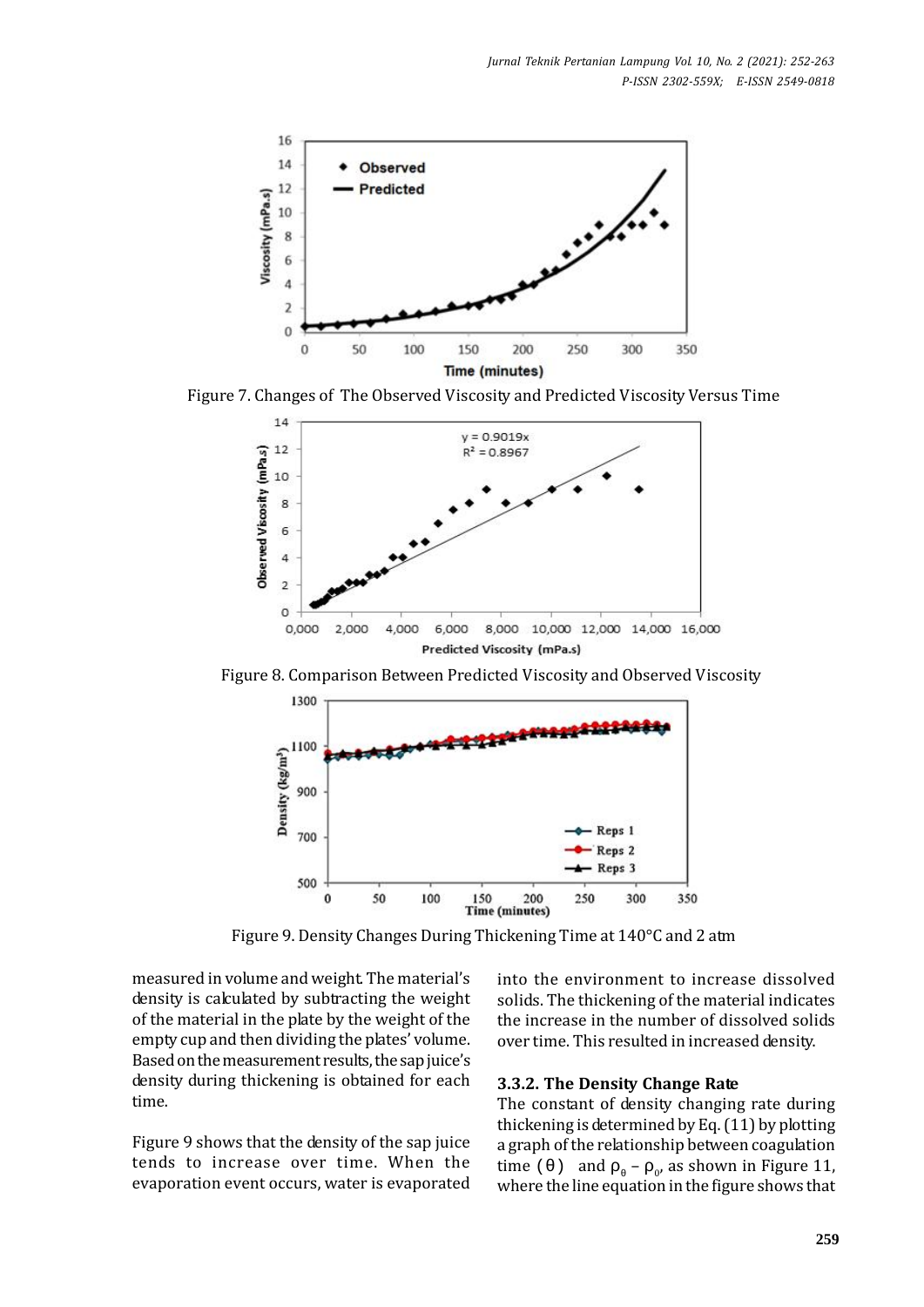the constant rate of change in density is 0.4144 minutes<sup>-1</sup>.

Furthermore, the rate constant of change in density is called the constant of observed density changing rate, presented in Table 6. The observed density's constant changing rate is then substituted for equation 6 to obtain the predictive density equation.

#### **3.3.3. The Density Prediction**

Based on Table 6, the predicted density can be determined by substituting these constants into Eq. (11). The prediction density equation based on the constant change rate of observed density is as follows:

$$
\rho_{\theta} = (0.4496 \times t) + \rho_0 \tag{14}
$$

Tabel 6. The Constant of Observed Density Changing Rate at 140°C and 2 atm

|             | Reps | Observed $k_0$<br>$(min^{-1})$ | Average<br>$(min^{-1})$ |
|-------------|------|--------------------------------|-------------------------|
|             |      | 0.4970                         |                         |
| Coconut sap | ∸    | 0.4376                         | 0.4496                  |
|             | २    | 0.4144                         |                         |



Figure 10. Graph of Coagulation Time () Versus  $(-\alpha)$  Coconut Sap Juice



Figure 11. Changes of The Observed Density and Predicted Density Versus Time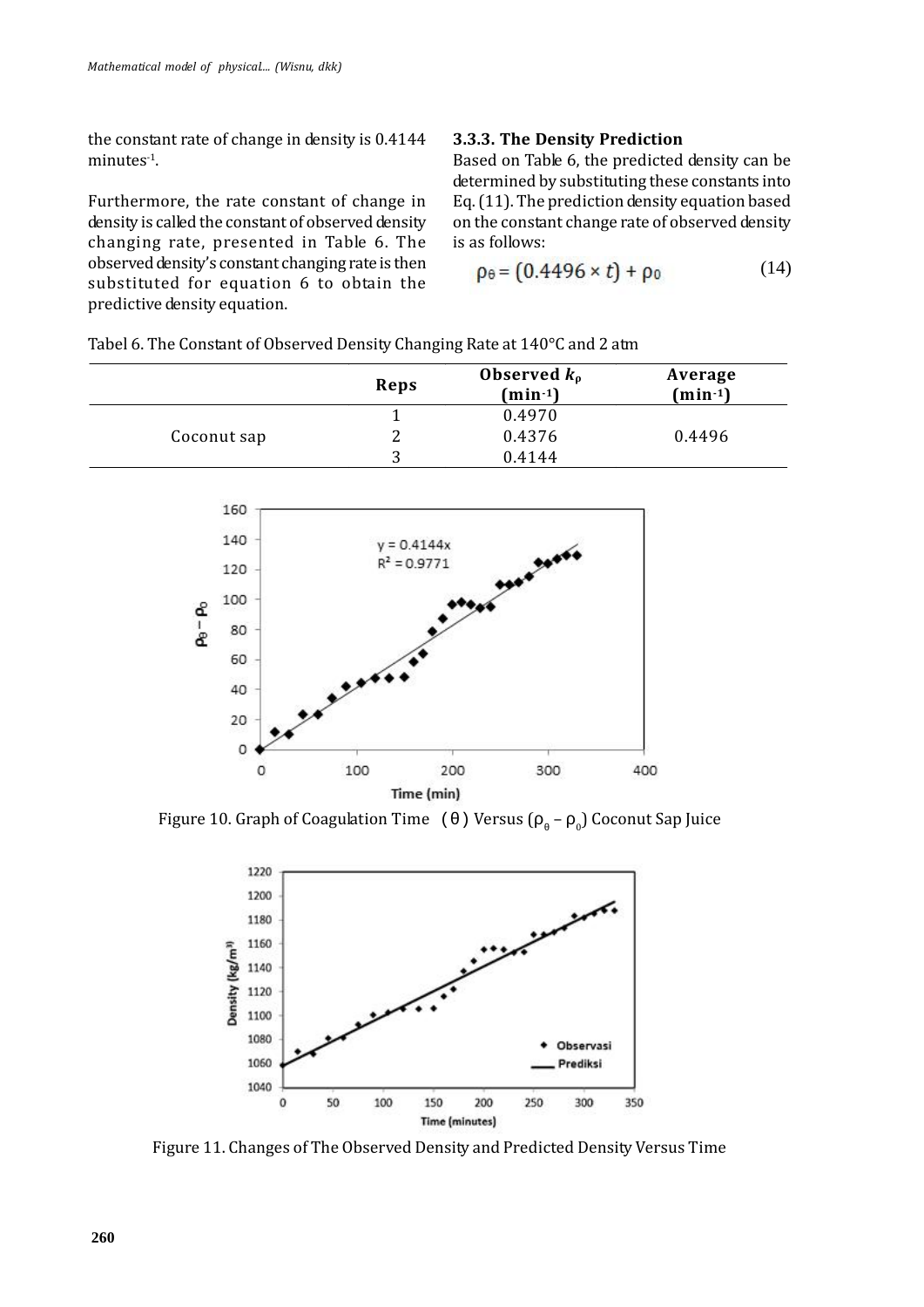|             | Reps    | m     | R <sup>2</sup> |
|-------------|---------|-------|----------------|
|             |         | 1.002 | 0.898          |
| Coconut sap |         | 0.999 | 0.963          |
|             | r<br>л. | 1.000 | 977            |

Table 7. Gradient and R<sup>2</sup> Values Between Predicted Density and Observed Density



Figure 12. Comparison Between Predicted Density and Observed Density

Furthermore, the predicted and observed density are expressed in a graph versus time to see the proximity of the line between the predicted density and the observed density. The following graph shows the change in the measurement result (observation) with the predicted density.

The figure above shows that the predicted density is quite close to the observed density. This is shown by the graph line between the predicted density and the observed density, whose proximity is almost coincided.

Figure 12 compares the predicted density to the density of the measurement results, which, based on the coefficient of determination  $(R^2)$ , is 0.898 to 0.977. This shows that the points formed between the measured (observed) density and calculated (predicted) results are almost adjacent to the linear line.

# **IV. CONCLUSION**

The mathematical model can accurately predict changes in coconut sap's physical properties during the process in a vacuum evaporator. In this study, the evaporation process was carried out at a temperature of  $140^{\circ}$ C and a pressure of 2 atm. The approach based on the constant rate of change Brix, viscosity, and density results in a high coefficient of determination  $(R^2)$  between the observed vs. predicted data. The prediction model Brix  $C = \{ (C_0 - C_e) \cdot \exp(0.0067 \cdot t) \} + C_e$ , is produced by analogy to Newton's Law of Cooling. The graph of the change in viscosity from the observations is exponential. Therefore, the prediction model for coconut sap's viscosity is determined by first-order kinetics theory, so the viscosity prediction model is  $\mu = \mu_0 \exp(0.011 \cdot t)$ . Meanwhile, the density prediction model is determined by a zero-order kinetics theory formula because changes in the density of the observations result in a linear graph. The mathematical model of coconut sap density during cooking in the evaporator is  $\alpha$  =  $(0.4496 \cdot t) +$ <sub>0</sub>

# **REFERENCES**

- Burhanuddin, R. 2005. Prospek Pengembangan Usaha Koperasi dalam Produksi Gula Aren. *Makalah Sains, Jakarta*.
- Geankoplis, C. J. 1995. *Transport Process and Unit Operations* (Third Edition). Simon & Schuster (Asia) Pte Ltr.
- Hamzah, N., and Hazbullah. 1997. Evaluasi Mutu Gula Semut yang Dibuat dengan Menggunakan Beberapa Bahan Pengawet.